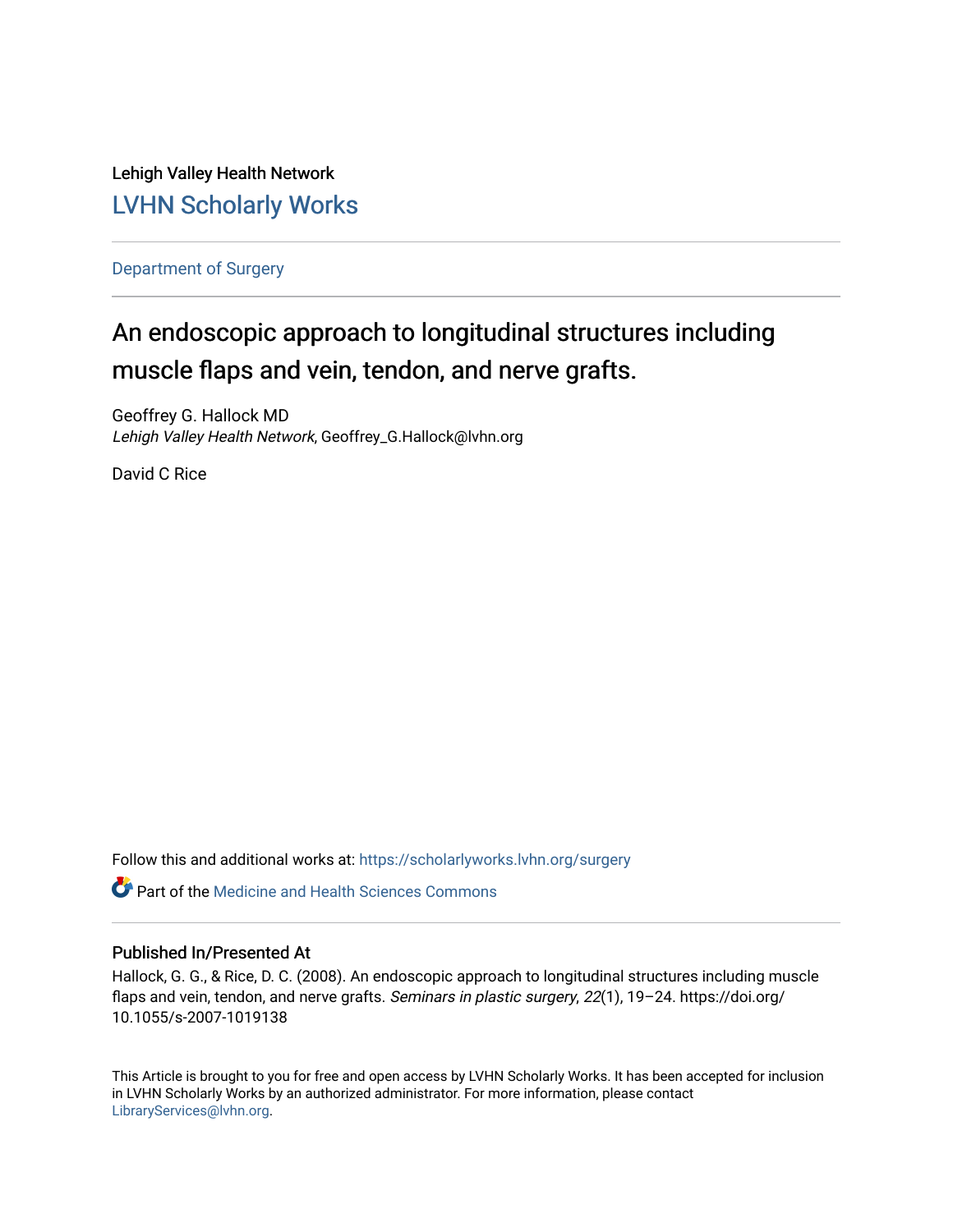# An Endoscopic Approach to Longitudinal Structures Including Muscle Flaps and Vein, Tendon, and Nerve Grafts

Geoffrey G. Hallock, M.D.,<sup>1</sup> and David C. Rice, B.S.<sup>1</sup>

# **ABSTRACT**

Anatomically favorable structures that have a longitudinal orientation are particularly amenable to endoscopic harvest. Typically, only a single portal is necessary for access, and an optical cavity can be maintained using a mechanical retraction device. As with all minimal invasive surgery, this can still allow rapid and often a safer tissue harvest with diminished morbidity, especially with respect to wound healing and non–aesthetic scar formation. Many plastic surgery applications have already been described facilitated by the endoscopic harvest of vein, tendon, and nerve grafts, as well as certain local or free muscle flaps.

**KEYWORDS:** Endoscopic harvest, vein grafts, tendon grafts, nerve grafts, muscle flaps

Unlike other practitioners of minimal invasive surgery who enjoy use of a natural body cavity as their "optical cavity," in plastic surgery ingenious methods have had to be devised to create and maintain this work space. <sup>1</sup> Another basic concept of traditional endoscopy has been the use of triangulation principles as a means to compensate for the two-dimensional view provided by current endoscopes.<sup>1</sup> This has worked well for the more mainstream aesthetic applications of endoscopic plastic surgery such as forehead browlift<sup>2</sup> and abdominoplasty.<sup>3</sup> Strictly reconstructive endeavors have lagged behind not so much for lack of innovative thinking but more for pragmatic reasons such as the difficulty in incorporating these techniques for extensive dissection of longitudinal structures or perhaps because the advantages have not been so clear-cut. Fortunately, adaptation of newer instrumentation has allowed the development of reasonable methods in this regard for endoscopic harvest of

vein, tendon, and nerve grafts, in addition to certain muscle flaps.

#### VEIN GRAFTS

Actually, our cardiothoracic colleagues have provided some important insight on the harvest of longitudinally oriented structures that began with their switch from traditional open methods for saphenous vein graft harvest for coronary artery bypass to an endoscopic approach. Because the greater saphenous veins have been most commonly used, and because these usually are long, straight structures, access to them is particularly suited to a single-portal approach. As used in our hospital, an optical vessel dissector and small ultraretractor (ClearGlide; Datascope Corporation, Fairfield, NJ) can be introduced via a single transverse medial lower-limb incision either above or below the knee, as

<sup>&</sup>lt;sup>1</sup>Division of Plastic Surgery, The Lehigh Valley Hospitals and Sacred Heart Hospital, Allentown, Pennsylvania; and St. Luke's Hospital, Bethlehem, Pennsylvania.

Address for correspondence and reprint requests: Geoffrey G. Hallock, M.D., 1230 S. Cedar Crest Blvd., Suite 306, Allentown, PA, 18103.

Frontiers in Endoscopic Plastic Surgery; Guest Editor, Geoffrey G. Hallock, M.D.

Semin Plast Surg 2008;22:19-24. Copyright © 2008 by Thieme Medical Publishers, Inc., 333 Seventh Avenue, New York, NY 10001, USA. Tel: +1(212) 584-4662.

DOI 10.1055/s-2007-1019138. ISSN 1535-2188.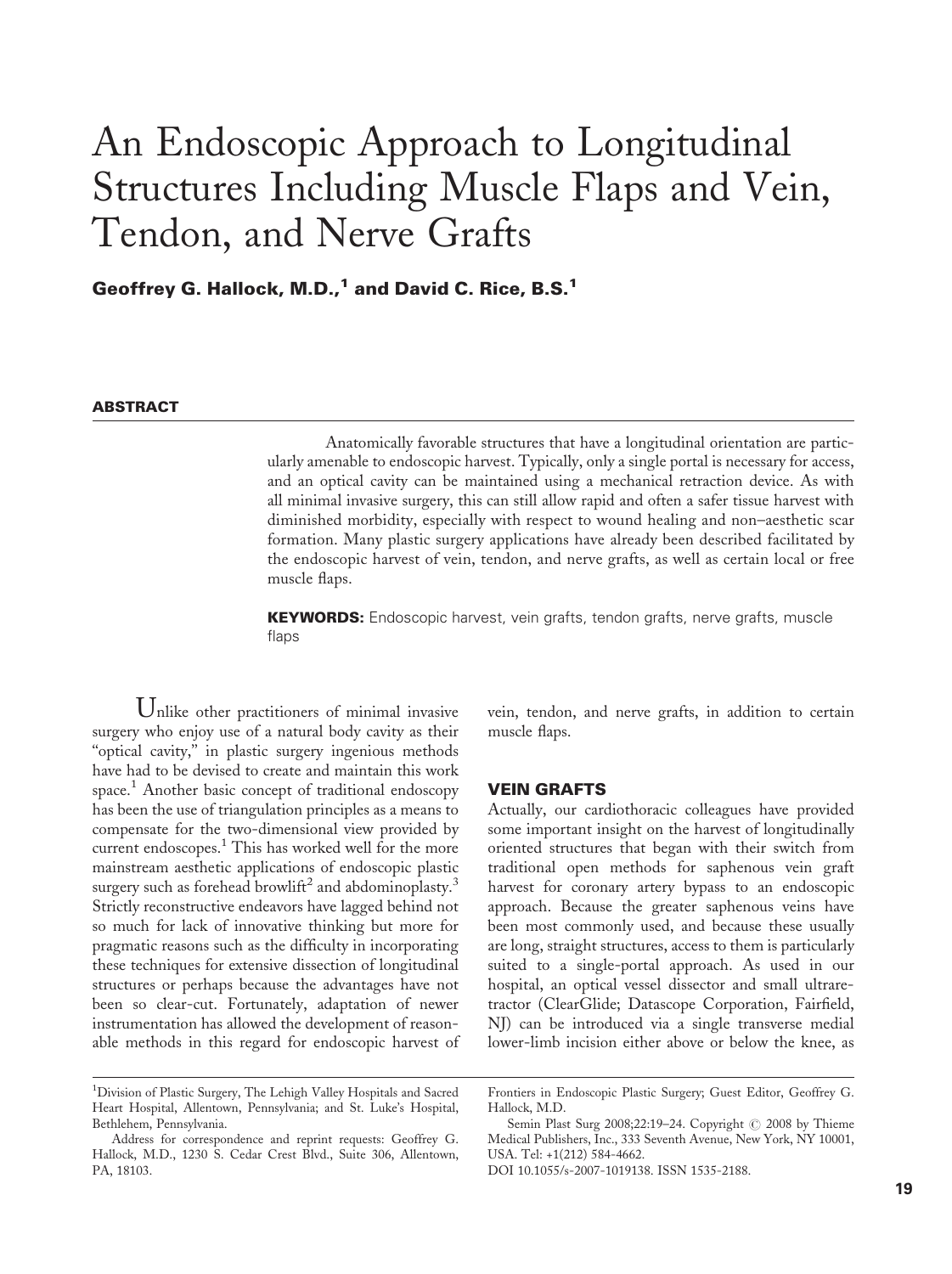

**Figure 1** Optical vessel dissector (above) and small ultraretractor (ClearGlide) used for creation of the subcutaneous optical cavity necessary for endoscopic harvest of longitudinal structures.

indicated, for endoscopic subcutaneous dissection that creates a tunnel just above the greater saphenous vein. Both tools have an inverted pistol-grip handle (Fig. 1) that simplifies their retraction and stabilization to establish the optical cavity in conjunction with or without an open  $CO<sub>2</sub>$  system, so that it does not have to necessarily be dependent on gas insufflation to maintain tissue separation. The transparent, spoon-shaped, blunt plastic shield of the ultraretractor, which has a cylindrical channel through which the desired endoscope is inserted, provides the working space to permit antegrade dissection of the vein. Side branches as encountered can be coagulated with a bipolar cautery and then any remaining adventitial tissues stripped circumferentially away from the vein using a special pigtail vessel dissector, with both tools also included as standard kit components.

Extensive worldwide experience has shown that there is less postoperative pain and a lower incidence of wound complications in this group of patients where concomitant peripheral vascular disease and poor wound healing otherwise is not uncommon<sup>4</sup>; and superior cosmetic results accrue especially with respect to scarring, as only two or three short incisions are needed.<sup>5</sup> Just as crucial is the security of knowing that an evaluation of vein endothelial integrity and smooth muscle function has proved that endoscopically harvested veins are similar to vein grafts obtained with open techniques.<sup>6</sup>

The use of vein grafts can sometimes also be essential in reconstructive microsurgery, especially to reach recipient sites outside the zone of injury.<sup>7</sup> If a long piece of vein graft of large caliber is needed, endoscopic harvest similar to that used by our cardiothoracic colleagues (Fig. 2) can reduce the morbidity of an open technique for the same reasons.<sup>8</sup> Once elevated in a similar fashion, the retained ends of the vein at the donor site should preferably be tied off or hemoclips placed as preferred. This may also be a better technique for side

branches, too, so that any thermal damage to the conduit itself is altogether avoided—probably a much more important consideration in microsurgery for venous side vein grafts where flow rates are diminished and thrombosis more likely. Our protocol is to consistently place a microvascular occlusion clamp always at the outflow end of the vein graft before retrieval. Extracorporeal examination of the graft under the microscope while irrigating it with a heparinized lactated Ringer's solution allows placement of ligatures on any residual open side branches. We do recognize that more often than not, smaller-caliber veins of short lengths are preferable, especially for replantations or digit revascularizations. Because the dorsum of the foot or hand or distal volar forearm are our preferred donor sites for such, these are typically not amenable to an endoscopic harvest, and a direct open approach must still be used.

# ARTERY GRAFTS

Other longitudinally oriented and particularly narrow structures commonly used in reconstructive surgery lend themselves to endoscopic harvest in a manner similar to vein grafts. Again, our cardiothoracic colleagues have proved this point by the endoscopic harvest of the radial artery to provide a superior coronary artery bypass conduit, using a single "watchband" incision at the wrist. This avoids a long, disfiguring, and sometimes sensitive forearm scar that otherwise is the most significant sequela of open retrieval.<sup>10</sup> The role of arterial grafts in strictly reconstructive surgery has had limited value.

# NERVE GRAFTS

To avoid the residua of sensitive or disfiguring scars, expendable superficial sensory nerves can also be removed endoscopically as graft material via a single incision. Although any superficial nerve could be a candidate, the sural nerve has been that most commonly exploited because of its relatively large caliber and generous available length.<sup>11–13</sup> Harvest can be accomplished with the patient even in a supine position, via a small transverse incision just posterior to the lateral malleolus. This will avoid the need for stair-step incisions or a long longitudinal scar on the exposed calf, which is especially important in pediatric patients where cosmesis is always a major concern<sup>12</sup> (succinctly discussed by Capek and Clarke in this issue of Seminars in Plastic Surgery).

The actual technique for endoscopic sural nerve harvest is similar to that for endoscopic vein graft retrieval. Dissection is easiest if it proceeds from caudal to cephalad, with a thigh tourniquet employed to minimize blood staining. Initially, conventional open dissection at the lateral ankle allows identification of the sural nerve and adjacent lesser saphenous vein. The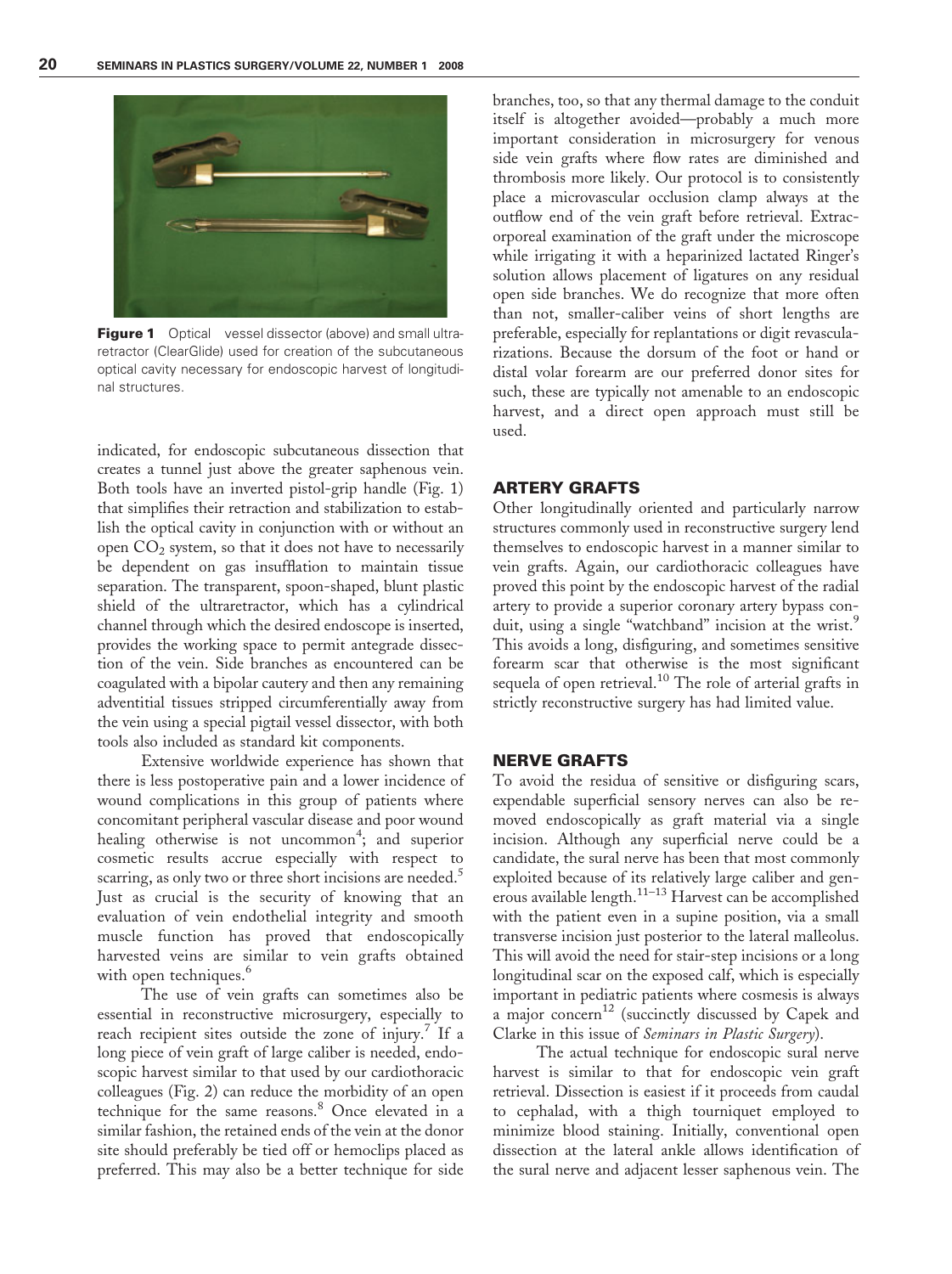

Figure 2 (A) Small ultraretractor introduced via available medial groin incision for greater saphenous vein graft harvest. (B) Monitor view of the pigtail vessel dissector stripping blood-stained adventitial tissue away from vein, V. (C) Creation of a temporary arteriovenous fistula in the groin using this endoscopically harvested vein graft prior to division and attachment to a free flap.

endoretractors, as described previously for vein graft harvest, are introduced to allow visualization and proximal blunt dissection at the appropriate level to separate the sural nerve from the overlying subcutaneous tissues (Fig. 3). If additional length is needed, the deep calf fascia can be divided where the medial sural cutaneous branch dives beneath to course between the heads of the



Figure 3 Endoscopic view of the sural nerve, N, here surrounded by a blunt tendon stripper while separating it from the adjacent lesser saphenous vein, V.

gastrocnemius muscles. If the peroneal communicating branch and/or lateral sural cutaneous nerves exist, these also can be dissected proximally in the subcutaneous plane as far as desired. A pigtail or looped nerve dissector device can then be passed about the nerve to further free it up from surrounding tissues. The nerve ends are cut once the desired length has been dissected free and the graft removed. If the required nerve graft must exceed  $10$  cm in length, Lin et al<sup>13</sup> have altered this technique slightly to obtain a vascularized sural nerve graft. In this scenario, the lesser saphenous vein and intervening soft tissues are kept with the sural nerve and removed together. The vein would be revascularized as an arterial flow-through.

# TENDON GRAFTS

Fortuitously, expendable and thus the most commonly used potential tendon grafts are found superficially in the distal extremities. This includes both the palmaris longus and plantaris tendons, which are distinct entities relatively separate from contiguous neurovascular or other deep structures except at the wrist or ankle, respectively. These characteristics facilitate a safe and efficient endoscopic harvest as for any longitudinal structure.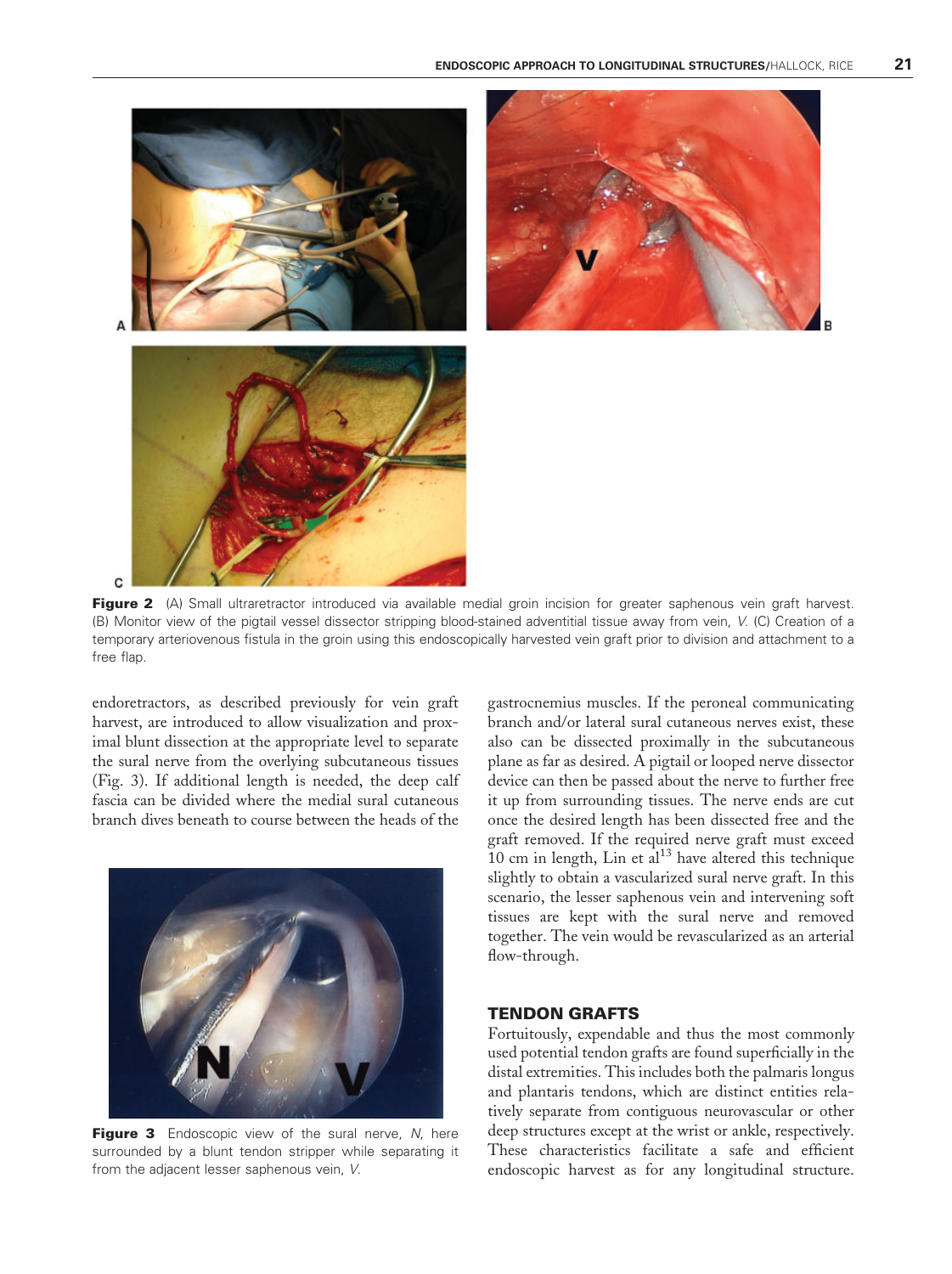

Figure 4 (A) Endoscopic view of the plantaris tendon, P, separated from the Achilles' tendon, A, as facilitated by dissection using a blunt tendon stripper. (B) The tendon graft (wide arrow) as removed endoscopically aside the medial calf, with single portal incision (narrow arrow) seen posterior to the medial malleolus and on the medial side of the Achilles' tendon.

In addition, the extremities are a somewhat privileged site in that use of a tourniquet is possible, which will minimize bleeding that could impair endoscopic visualization.

A small distal incision affords direct visualization of the desired tendon and allows open dissection as far proximally as possible to avoid injury to important adjacent structures. Using the endoscopic subcutaneous retractor of choice, the tendon can be freed up from the overlying subcutaneous tissues or fascia by blunt dissection even back to its muscular origin. This is followed by its circumferential dissection using a pigtail device or traditional blunt-tipped tendon stripper without worry of injury to any side branches as would be true for vascular or nerve structures (Fig. 4). In addition to endoscopic palmaris longus and plantaris tendon harvest, such techniques have been described for splitting the flexor carpi radialis tendon for basal joint arthroplasty<sup>14</sup> and retrieval of severed flexor tendons<sup>15</sup> and have been postulated as a future method for minimally invasive tenolysis or tendon transfer.<sup>14</sup>

# MUSCLE FLAPS

Although the investigation of endoscopic muscle flap harvest such as for the relatively flat latissimus dorsi<sup>16</sup> or



Figure 5 (A) Monitor view of endoscopic dissection of the gracilis muscle (below). (B) The retrieved free muscle flap. (C) Donor site scar of the proximal medial thigh reflects the current need for an open dissection of the vascular pedicle.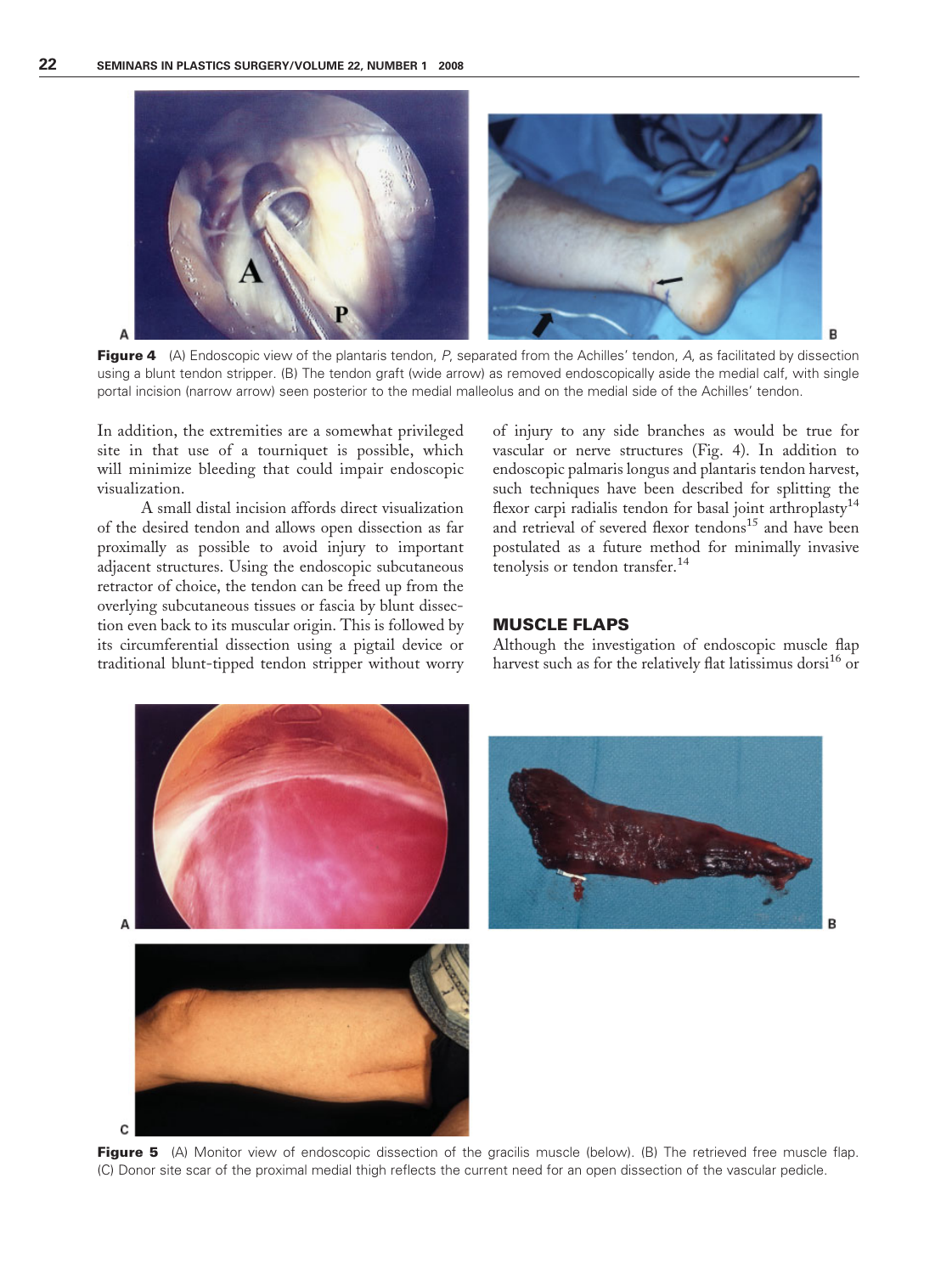rectus abdominis $17$  muscles already have widespread advocates, long, longitudinally oriented muscles without inscriptions and minimal attachments would appear to be more ideal candidates, using the same simple approach as already described for vein graft harvest. In this regard, the commonly used gracilis muscle as a local rotation or free flap has been the most publicized.18–20

Our technique for elevation of the gracilis muscle<sup>20</sup> has been to first make a vertical incision on the medial thigh just proximal to the knee joint, staying posterior to the anticipated course of the greater saphenous vein. Beneath the deep fascia, the gracilis tendon can be readily palpated below the sartorius muscle and circumscribed with a Penrose drain. Distal traction on the tendon allows proximal visualization of the exact location of the muscle itself. At  $\sim$ 10 cm distal to the pubic tubercle, an arrow corresponding with the usual site of entry of the vascular pedicle into the gracilis muscle is drawn. This area must not be violated by any endoscopic dissection to avoid risk of pedicle injury. The endoscopic subcutaneous retractor is introduced distally in the subfascial plane (Fig. 5), and, with continuous visualization, proximal blunt dissection completely around the muscle will separate loose connective tissues continuing up to the arrow as marked. During this maneuver, if the nondominant pedicle emanating from the superficial femoral vessels is encountered, this can be cauterized.

The vascular pedicle itself must still be approached cautiously via the proximal open incision, which also allows some distal subcutaneous dissection to join the end point of the endoscopic dissection. The rest of the harvest and transfer of the muscle will follow conventional techniques. Someday, once endoscopic equipment is not so cumbersome, or perhaps using better-controlled robotic dissection, $^{21}$  this entire process could be done without a proximal incision, which still results in significant scarring as seen (Fig. 5). Jeng et  $al^{22}$ otherwise have shown that the same current endoscopic approach can be entirely performed "open" if modified only by making slightly longer incisions.

#### **CONCLUSION**

The potential benefits of endoscopic plastic surgery include an improved and magnified direct visualization of the desired structure, which may be accessed via ever smaller incisions that can be strategically hidden, which in turn reduces the overall necessary dissection and tissue trauma inflicted. These advantages are precisely the goals of any plastic surgery intervention. Structures whose anatomy has a longitudinal orientation will be quite amenable to a relatively simple dissection via a single portal approach using endoscopic techniques. Muscles, tendons, veins, arteries, and nerves have readily been so harvested with reasonable results. Resistance still exists with respect to mainstream acceptance of such an approach in reconstructive surgery, perhaps justifiably so because the available tools and techniques can still be considered cumbersome and must await further refinements as this role evolves.

# **REFERENCES**

- 1. Poindexter BD, Vasconez LO. The present status of endoscopy. Ann Plast Surg 1998;41:679–683
- 2. Guyuron B. Endoscopic forehead rejuvenation: I. Limitations, flaws, and rewards. Plast Reconstr Surg 2006;117:1121– 1133
- 3. Iglesias M, Bravo L, Chavez-Muñoz C, Barajas-Olivas A. Endoscopic abdominoplasty, an alternative approach. Ann Plast Surg 2006;57:489–494
- 4. Hallock GG. Vein donor site morbidity after coronary bypass surgery: an overlooked but important issue. Can J Plast Surg 1999;7:117–121
- 5. Greenfield GT, Whitworth WA, Tavares LL, et al. Minimally invasive vein harvest and wound healing using the SaphLITE Retractor System. Ann Thorac Surg 2001; 72:S1046–S1049
- 6. Black EA, Guzik TJ, West NE, et al. Minimally invasive saphenous vein harvesting: effects on endothelial and smooth muscle function. Ann Thorac Surg 2001;71:1503–1507
- 7. Hallock GG. The interposition arteriovenous loop revisited. J Reconstr Microsurg 1988;4:155–160
- 8. Hallock GG, Rice DC. An endoscopic subcutaneous dissector for obtaining vein grafts. Ann Plast Surg 1998;41: 595–599
- 9. Patel AN, Henry AC, Hunnicutt C, Cockerham CA, Willey B, Urschel HC Jr. Endoscopic radial artery harvesting is better than the open technique. Ann Thorac Surg 2004;78: 149–153
- 10. Hallock GG. Recognition of potential morbidity after use of the radial artery as a conduit for coronary artery revascularization. Can J Plast Surg 2003;11:67–69
- 11. Hallock GG. Endoscopic retrieval of the sural nerve. J Reconstr Microsurg 1995;11:347–350
- 12. Capek L, Clarke HM, Zuker RM. Endoscopic sural nerve harvest in the pediatric patient. Plast Reconstr Surg 1996;98: 884–888
- 13. Lin CH, Mardini S, Levin SL, Lin YT, Yeh JT. Endoscopically assisted sural nerve harvest for upper extremity posttaumatic nerve defects: an evaluation of functional outcomes. Plast Reconstr Surg 2007;119:616–626
- 14. Hallock GG. Tendon-graft harvest using endoscopic guidance. Plast Reconstr Surg 1996;97:1057–1061
- 15. Hill BB, Wells MD, Prevel CD. Endoscopic retrieval of severed flexor tendons: a study of technique using cadaveric hands. Ann Plast Surg 1997;38:446–448
- 16. Van Buskirk ER, Rehnke RD, Montgomery RL, Eubanks S, Ferraro FJ, Levin LS. Endoscopic harvest of the latissimus dorsi muscle using the balloon dissection technique. Plast Reconstr Surg 1997;99:899–903
- 17. Lin CH, Wei FC, Lin YT, Su CI. Endoscopically assisted fascia saving harvest of rectus abdominis. Plast Reconstr Surg 2001;108:713–716
- 18. Doi K, Hattori Y, Soo-Heong T, Hiura Y, Kawakami F. Endoscopic harvesting of the gracilis muscle for reinnervated